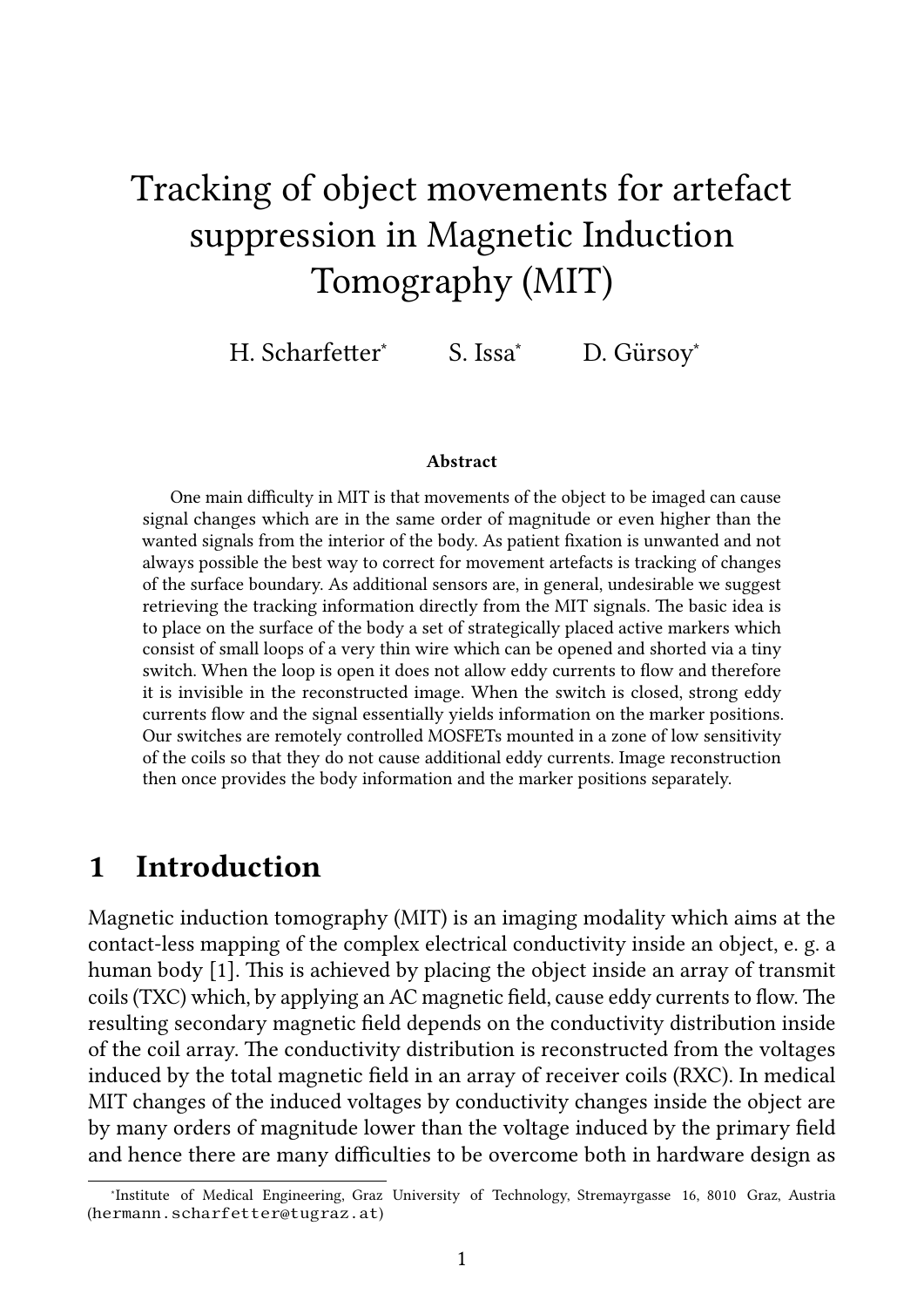well as in image reconstruction.

One main difficulty is that the space inside of the coil array consists of a conducting and a non- conducting subdomain corresponding to the test object and the surrounding air, respectively. A particular problem is the boundary between the object and the surrounding air, because the eddy currents are confined to flow within the object and the voltages induced in the RXC depend strongly on the currents close to this boundary. In practice one is usually interested only in a small perturbation inside a background object (human head or thorax), while actually the total signal is essentially produced by the eddy currents close to the surface of the background object. A conducting perturbation with a diameter of 10% of that of a thorax and a conductivity of twice that of the background typically yields a signal which is 3 orders of magnitude less than that of the thorax itself. This in turn means that a small displacement of the background object or a small change of its boundary shape can induce a much larger voltage change than a diagnostically significant perturbation and image reconstruction becomes extremely difficult. Thus absolute MIT is very difficult but also time-differential ('dynamic') imaging may fail if the object movement is so fast that there is a significant shift between two states  $[2]$ . The artefact can, however, be filtered out if the movements of the outer object boundary are known [2]. Consequently the boundary should be tracked as exactly as possible, which could be achieved e. g. with a camera system or with an array of distance sensors. However, additional sensors are, in general, undesirable. Thus it would be a great advantage to get the tracking information from the MIT sensors (the coils). We suggest to place on the surface of the body a set of markers which produce a signal strong enough to reconstruct their positions and hence approximate changes of the object surface. The signal, however, must not perturb the object signal which is being used for the image reconstruction.

### 2 Methods

#### 2.1 Experimental setup

In order to clearly separate the signals from markers and object we implemented as marker a small loop (radius 1 cm) of a very thin wire (diameter 0.05mm) which can be opened and shorted via a tiny CMOS-switch as schematically drawn in fig. 1. When the loop is open it does not allow eddy currents to flow and is invisible in the reconstructed image. When the switch is closed, strong eddy currents flow and the marker position can be reconstructed. Fig. 2 shows a possible arrangement in form of an elastic belt for tracking a thorax surface. In our experimental setup we mounted 16 markers on the surface of a plastic cylinder with a diameter of 200 mm. The positions were chosen such that the markers were in front of the gradiometers employed in the Graz MIT Mk2-system [3]. The distance from the gradiometers was 1 cm and the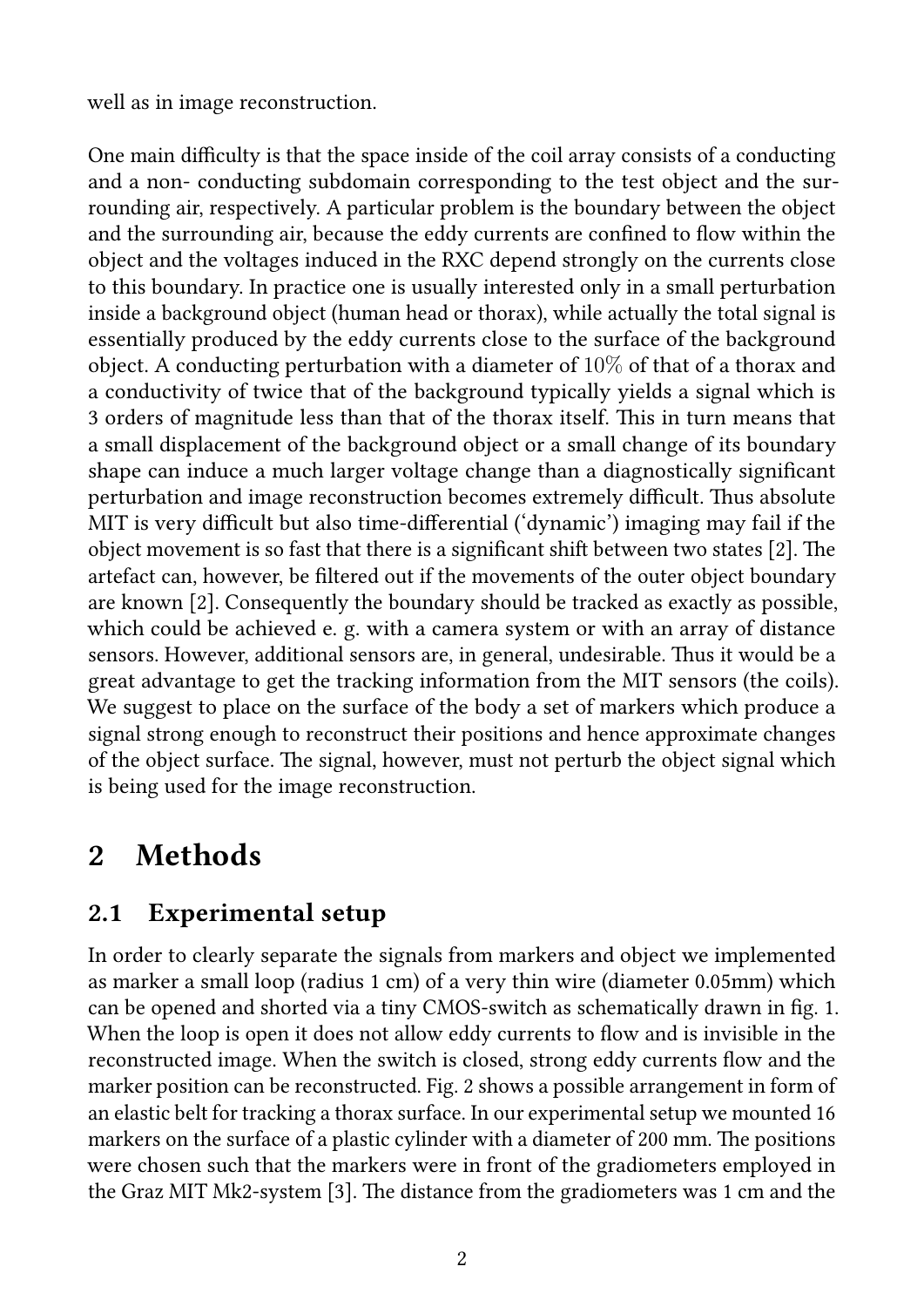

(a) Active marker consistingof a wire loop and a (b) Schematic of an active marker system in form of an elastic belt with CMOS switchfor shorting the loop. several loop/switch units which are controlled remotely from the data acquisition control unit.

#### Figure 1

exact position was in the zone of maximum sensitivity of the coils, respectively. The on/off operation of the 16 markers was realized by means of 16 N-channel MOSFETs (BSN20, Philips). Due to their small plastic SMD-package and placement 10 cm apart from the marker coils outside the sensitive region of the transceivers they do not contribute to the formation of eddy currents. The measurement frequency was 500 kHz.

Every frame was acquired twice, once with the switch closed and once with the switch opened. Then we carried out an experiment in order to investigate the visibility of the markers in their on and off- state, respectively, as well as the SNR of the marker signal. In total 45 frames were acquired whereas the first 15 were not used as measurement signals but served for phase calibration according to [4].

#### 2.2 Simulated reconstruction of marker positions

The electromotive force in a coil in the presence of a magnetic G field B can be expressed as,

$$
E = -j\omega \int\limits_{S} \vec{B}d\vec{S},
$$

where dS represents the surface element bounded by the coil contour pointing outward to that surface and  $\omega$  is the angular frequency. According to the reciprocity theorem, the electromotive force in the receiver coil due to an active marker can be expressed as follows,

$$
\nu = \eta e_T e_R
$$

where  $e_T$  and  $e_R$  represents the electromotive force in the marker coil created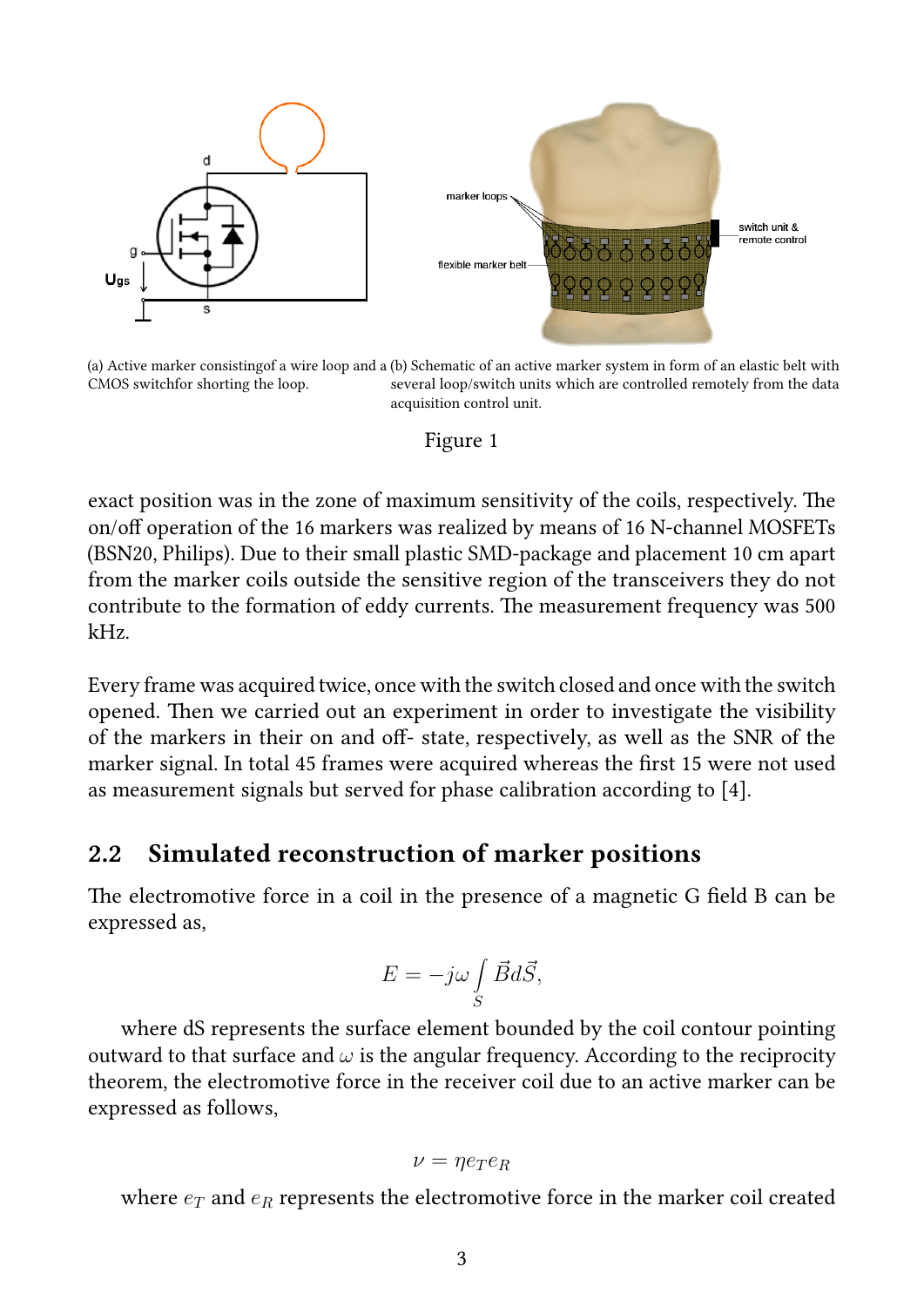

Figure 2: Geometry of the simulation model. All measures in mm.

by the transmitter and receiver coils, respectively and v is the measured voltage in the receiver coil due to the marker signal.  $\eta$  is the admittance of the marker coil. Let  $N_T$  and  $N_R$  denote the number of transmitter and receiver coils respectively and NM represents the finite number of possible marker configurations. Thus, by computing v for NM different marker placements, it is possible to express a ( $N_T \times N_R$ ) ) by  $N_M$  sensitivity matrix S. Referring to  $\zeta$  as the unknown marker placement, the corresponding marker reconstruction can be established by using the iterations as follows,

$$
\zeta_{n+1} = \zeta_n + (S_n^T S_n + \lambda R^T R)^{-1} S_N^T (\nu_n - \nu_{\text{meas}})
$$

where  $S^{T}S$  is an approximation of the Hessian and  $R$  and  $\lambda$  are the regularization matrix and regularization parameter, respectively.  $\nu_n$  is the forward solution in step n and  $\nu_{\rm meas}$  is the measured voltage.

For the simulations the geometry of the Graz MIT Mk2-system was approximated as shown in fig. 2. In contrast to the experiment, however, only 8 markers were positioned 1 cm in front of the gradiometer ring in the median plane. In order to get realistic results noise was added to the forward simulated voltages corresponding to an SNR of 100 dB of the marker signal. As shown in the section 'results' this is a realistically attainable value. As signal we defined the voltage difference between marker switched on and marker switched off while noise was the standard deviation of the voltage when the marker was switched off.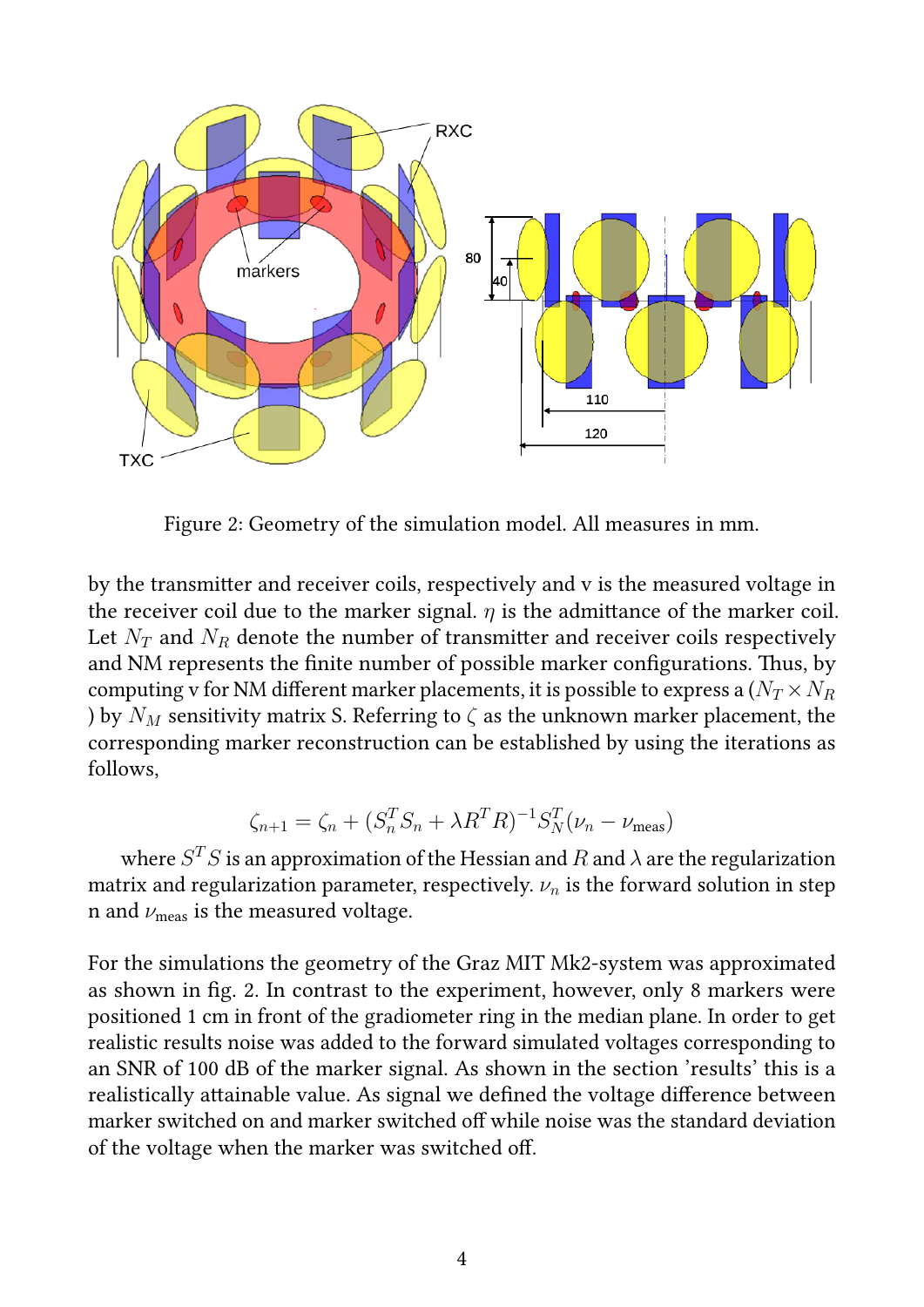

Figure 3: GReconstructed position of the markers after one, two and three iterations. The crosses mark the true positions

### 3 Results

### 3.1 Experimental results

The marker signal was clearly visible in both the real and imaginary part of the signals when switched on. The imaginary part was higher than the real one because the on-resistance of the MOSFET (max 15  $\Omega$ ) dominated the loop impedance and made it more resistive than reactive. The SNR was about 91 dB when the switch was closed and below 0 dB when the switch was open.

### 3.2 Reconstruction results

The markers could be clearly reconstructed as shown in fig. 3. With the assumed SNR of 100 dB the localization error (deviation between true position and maximum of the reconstructed blob) was less than 1 mm.

## 4 Discussion

The achieved simulated images show that a reasonably accurate reconstruction of the markers can be achieved when assuming an SNR which is close to that which was determined experimentally. Thus it appears feasible to track object boundaries by only using the MIT signal. However, further investigations must reveal the most appropriate marker designs and measurement frequencies so as to achieve optimum results. Furthermore alternative switches, e. g. PIN-diodes should be considered in order to further lower the on-resistance and the ease of marker control.

## 5 Acknowledgements

This work was supported by the SFB project F32-N18 (Austrian Science Fund).